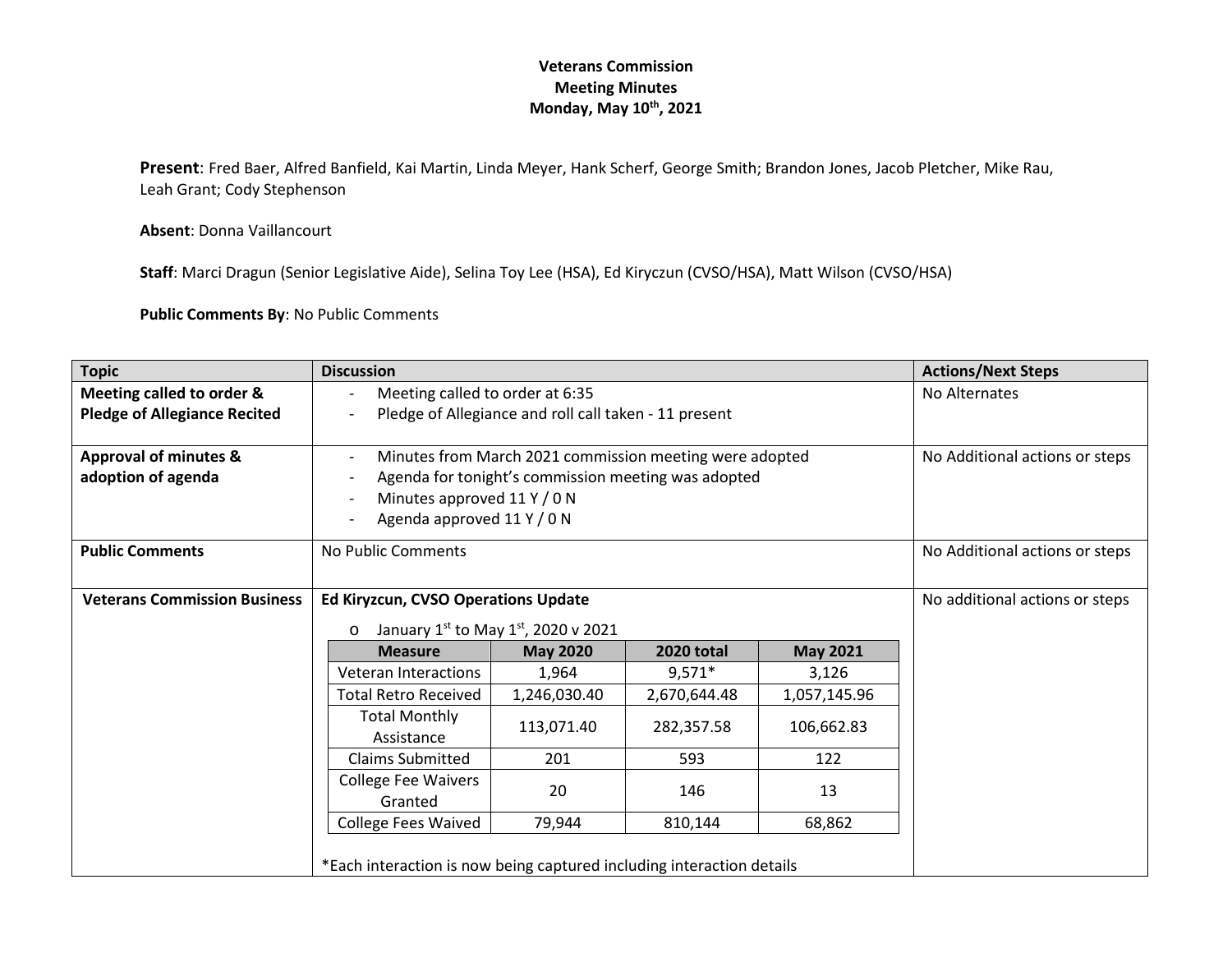| <b>Topic</b>                        | <b>Discussion</b>                                                                   | <b>Actions/Next Steps</b>      |
|-------------------------------------|-------------------------------------------------------------------------------------|--------------------------------|
| <b>Veterans Commission Business</b> | Ed Kiryczun, CVSO Operations Update (Continued)                                     | No additional actions or steps |
| (Continued)                         | <b>Operational Updates</b><br>$\circ$                                               |                                |
|                                     | ❖ Office remains closed to walk-ins (appointment only)                              |                                |
|                                     | ❖ Tentative discussion for opening 6/15/2021                                        |                                |
|                                     | Outreach Coordinator Position recruitment open - closes May 21<br>❖                 |                                |
|                                     | Office has been facilitating on-site VA appointments                                |                                |
|                                     |                                                                                     |                                |
| <b>Veterans Commission Business</b> | Ed Kiryczun, CVSO Operations Update (Continued)                                     | No additional actions or steps |
| (Continued)                         | <b>CVSO Outreach Update</b><br>$\circ$                                              |                                |
|                                     | ❖ Homeless Veterans Rehabilitation Program (HVRP) May 17th                          |                                |
|                                     | ❖ Veterans Website Update - Key project for 2021                                    |                                |
|                                     | ❖ Other projects include CVSO informational videos                                  |                                |
| <b>Veterans Commission Business</b> | Ed Kiryczun, CVSO Operations Update (Continued)                                     | No additional actions or steps |
| (Continued)                         | <b>Veteran of The Year Nominations</b><br>$\Omega$                                  |                                |
|                                     | Nominations are live<br>❖                                                           |                                |
|                                     | On-Line Link<br>❖                                                                   |                                |
|                                     | PDF Form<br>❖                                                                       |                                |
|                                     | Will be on Website by end of week<br>❖                                              |                                |
|                                     | Press Release and E-mail blast<br>❖                                                 |                                |
|                                     | ❖ QR code to direct application for VOTY                                            |                                |
| <b>Veterans Commission Business</b> | Ed Kiryczun, CVSO Operations Update (Continued)<br>➤                                | No additional actions or steps |
| (Continued)                         | <b>Civix Needs Assessment Update</b><br>$\circ$                                     |                                |
|                                     | • May $31^{st} - 1^{st}$ draft provided to Agency for review                        |                                |
|                                     | June 14 <sup>th</sup> - Draft presentation to Veterans Commission                   |                                |
|                                     | Subcommittee<br>June 30 <sup>th</sup> - Final Presentation                          |                                |
|                                     | $\ast$                                                                              |                                |
|                                     | Hybrid in-person and video meeting<br>Located in Harbor Blvd meeting room<br>$\ast$ |                                |
|                                     | Limited in-person seating will be available<br>$\ast$                               |                                |
|                                     | Will be in evening time TBD<br>$\ast$                                               |                                |
|                                     |                                                                                     |                                |
|                                     |                                                                                     |                                |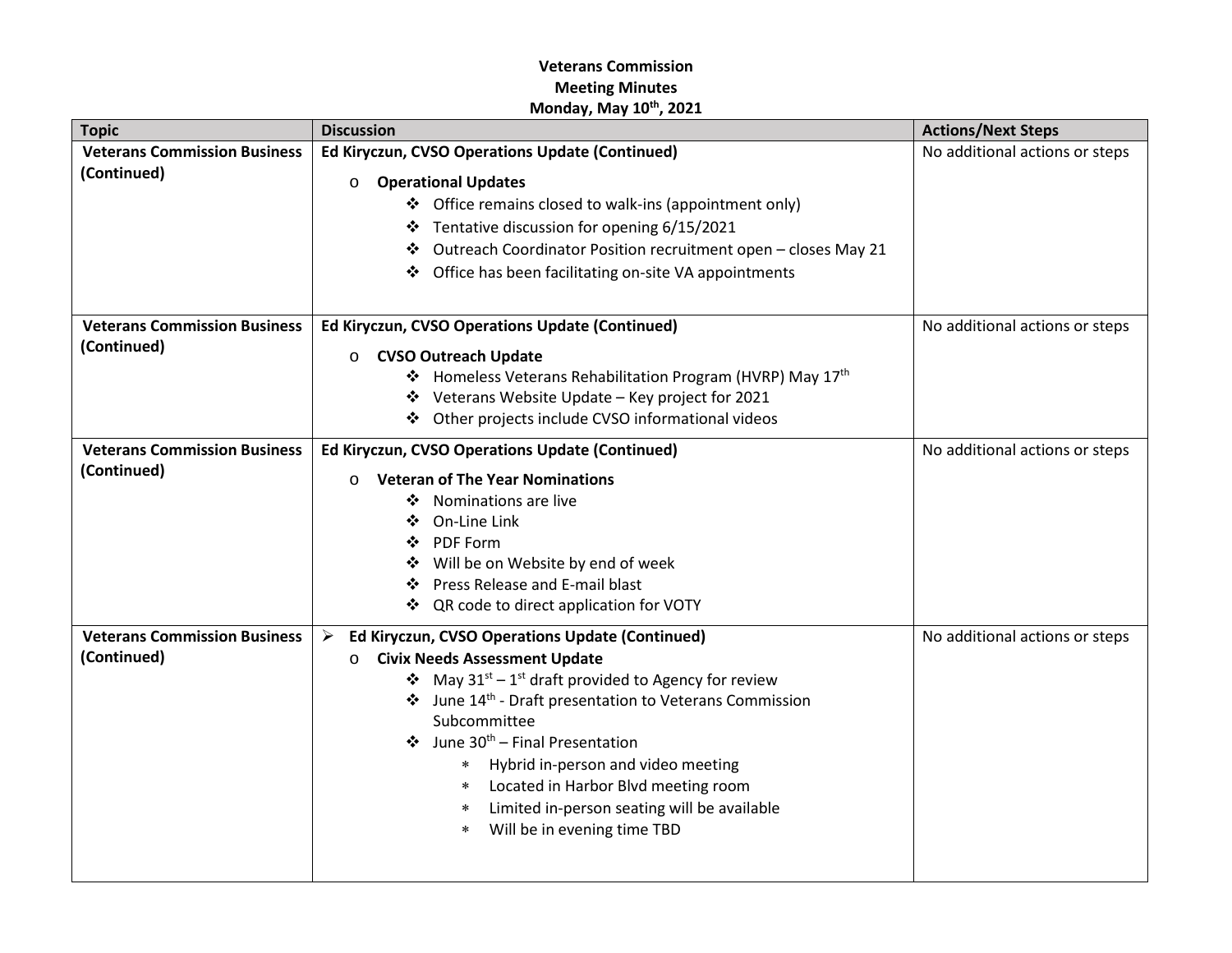| <b>Topic</b>                        | <b>Discussion</b>                                                      | <b>Action/Next Steps</b>       |
|-------------------------------------|------------------------------------------------------------------------|--------------------------------|
| <b>Veterans Commission Business</b> | <b>Mike Gorham, Team Rubicon</b>                                       | No additional actions or steps |
| (Continued)                         | Mission<br>$\circ$                                                     |                                |
|                                     | ❖ Team Rubicon serves communities by mobilizing veterans to            |                                |
|                                     | continue their service, leveraging their skills and experience to help |                                |
|                                     | people prepare, respond, and recover from disasters and                |                                |
|                                     | humanitarian crises.                                                   |                                |
|                                     | <b>How We Serve</b><br>$\circ$                                         |                                |
|                                     | ❖ Team Rubicon provides the following services, free of charge, to at- |                                |
|                                     | risk homeowners affected by disasters                                  |                                |
|                                     | Damage assessment and expedient home repair<br>∗                       |                                |
|                                     | Removal of floodwater and mud<br>$\ast$                                |                                |
|                                     | Debris management<br>*                                                 |                                |
|                                     | Tree removal<br>$\ast$                                                 |                                |
|                                     | Long-term home rebuilds<br>$\ast$                                      |                                |
|                                     | Who We Serve<br>$\circ$                                                |                                |
|                                     | ❖ Team Rubicon chooses to go where other don't. To ensure our          |                                |
|                                     | services are reaching the most vulnerable and at-risk communities,     |                                |
|                                     | Team Rubicon utilizes the CDC's Social Vulnerability Index. The SVI    |                                |
|                                     | uses census data to measure a community's resiliency when              |                                |
|                                     | confronted with an outside stressor.                                   |                                |
|                                     | ❖ Housing & Transportation                                             |                                |
|                                     | 1. Multi-Unit Structures                                               |                                |
|                                     | 2. Mobile Homes                                                        |                                |
|                                     | 3. Crowding                                                            |                                |
|                                     | 4. No Vehicle                                                          |                                |
|                                     | 5. Group Quarters                                                      |                                |
|                                     | <b>Rebuilding Houses for Vulnerable Homeowners</b><br>$\circ$          |                                |
|                                     | ❖ Post Disaster Survivor                                               |                                |
|                                     | Needs as A Homeowner (Team Rubicon)<br>$\ast$                          |                                |
|                                     | 1. Home Repair & Rebuild                                               |                                |
|                                     | 2. Water & Mud Removal                                                 |                                |
|                                     | 3. Debris Management                                                   |                                |
|                                     | 4. Damage Assessment                                                   |                                |
|                                     |                                                                        |                                |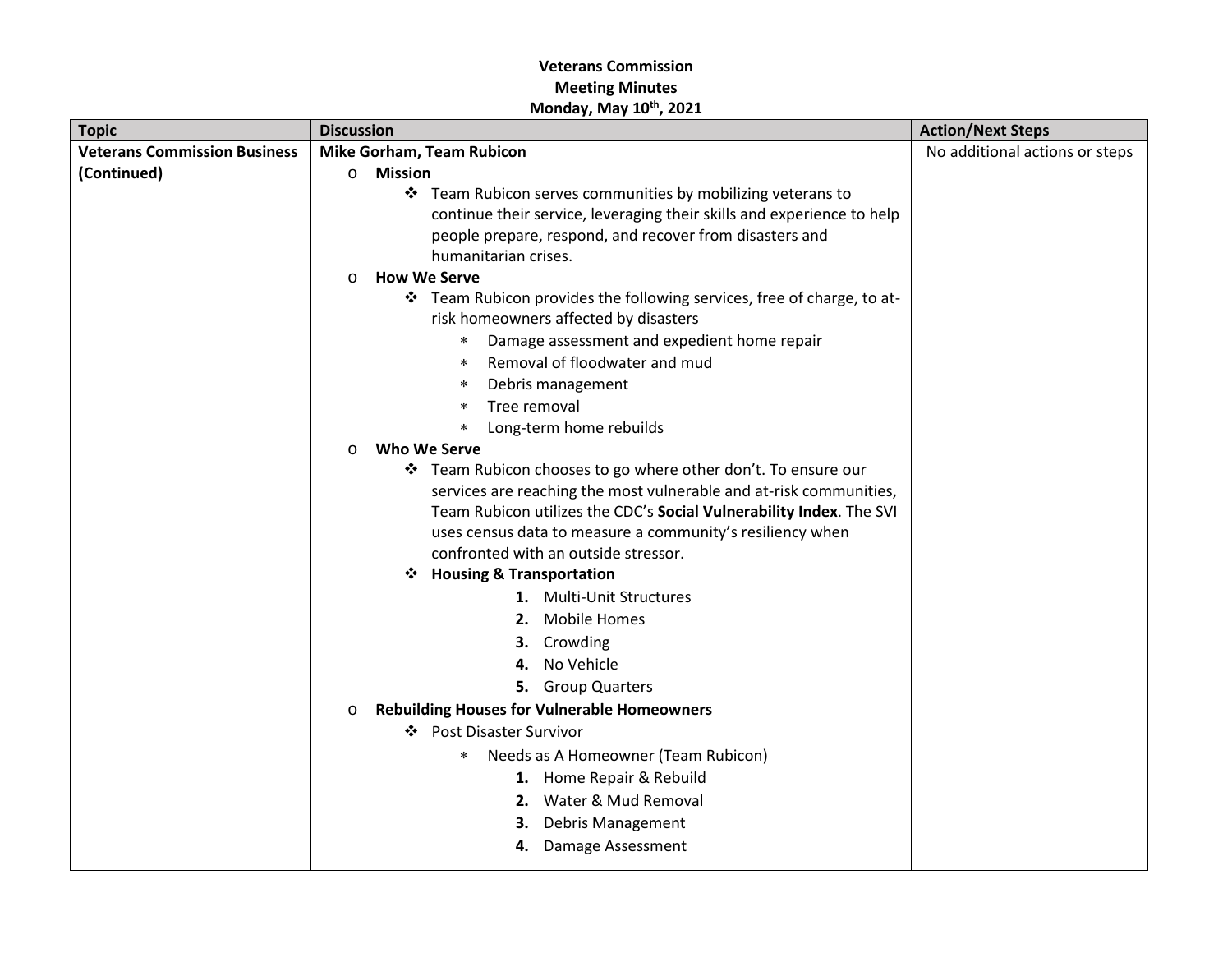| <b>Veterans Commission Business</b> | Mike Gorham, Team Rubicon (Continued)                                           | No additional actions or steps |
|-------------------------------------|---------------------------------------------------------------------------------|--------------------------------|
| (Continued)                         |                                                                                 |                                |
|                                     | <b>Rebuilding Houses for Vulnerable Homeowners (Continued)</b><br>$\circ$       |                                |
|                                     | ❖ Post Disaster Survivor                                                        |                                |
|                                     | Needs as an Individual (American Red Cross)<br>$\ast$                           |                                |
|                                     | 1. Shelter                                                                      |                                |
|                                     | 2. Clothing                                                                     |                                |
|                                     | 3. Food & water                                                                 |                                |
|                                     | 4. Financial Assistance                                                         |                                |
|                                     | <b>Why Veterans</b><br>$\circ$                                                  |                                |
|                                     | ❖ Veterans return home with hard and soft skills that translate well to         |                                |
|                                     | disaster response. Veterans are uniquely positioned to run into                 |                                |
|                                     | chaos, process information swiftly, and take decisive action in                 |                                |
|                                     | austere environments. Team Rubicon has a growing roster of                      |                                |
|                                     | 134,000 volunteers, 71% of which are veterans who empower our                   |                                |
|                                     | free community services.                                                        |                                |
|                                     |                                                                                 |                                |
|                                     | <b>Team Rubicon Trajectory</b><br>$\circ$                                       |                                |
|                                     | ❖ Over the last 10 years Team Rubicon has grown from 8 members to               |                                |
|                                     | 134,000. Team Rubicon is approaching the \$50m/year revenue<br>mark.            |                                |
|                                     |                                                                                 |                                |
|                                     | <b>Team Rubicon Transparency</b><br>$\circ$                                     |                                |
|                                     | ❖ Team Rubicon earns the trust of their donors and supporters by                |                                |
|                                     | maximizing their impact and maintaining fiscal and operational                  |                                |
|                                     | transparency.                                                                   |                                |
|                                     |                                                                                 |                                |
|                                     | <b>Partnership Goals</b><br>$\circ$                                             |                                |
|                                     | ❖ Raise Money to Fuel Missions                                                  |                                |
|                                     | ❖ Leverage Partners to Create Brand awareness<br><b>Recruit Volunteers</b><br>❖ |                                |
|                                     |                                                                                 |                                |
|                                     |                                                                                 |                                |
|                                     |                                                                                 |                                |